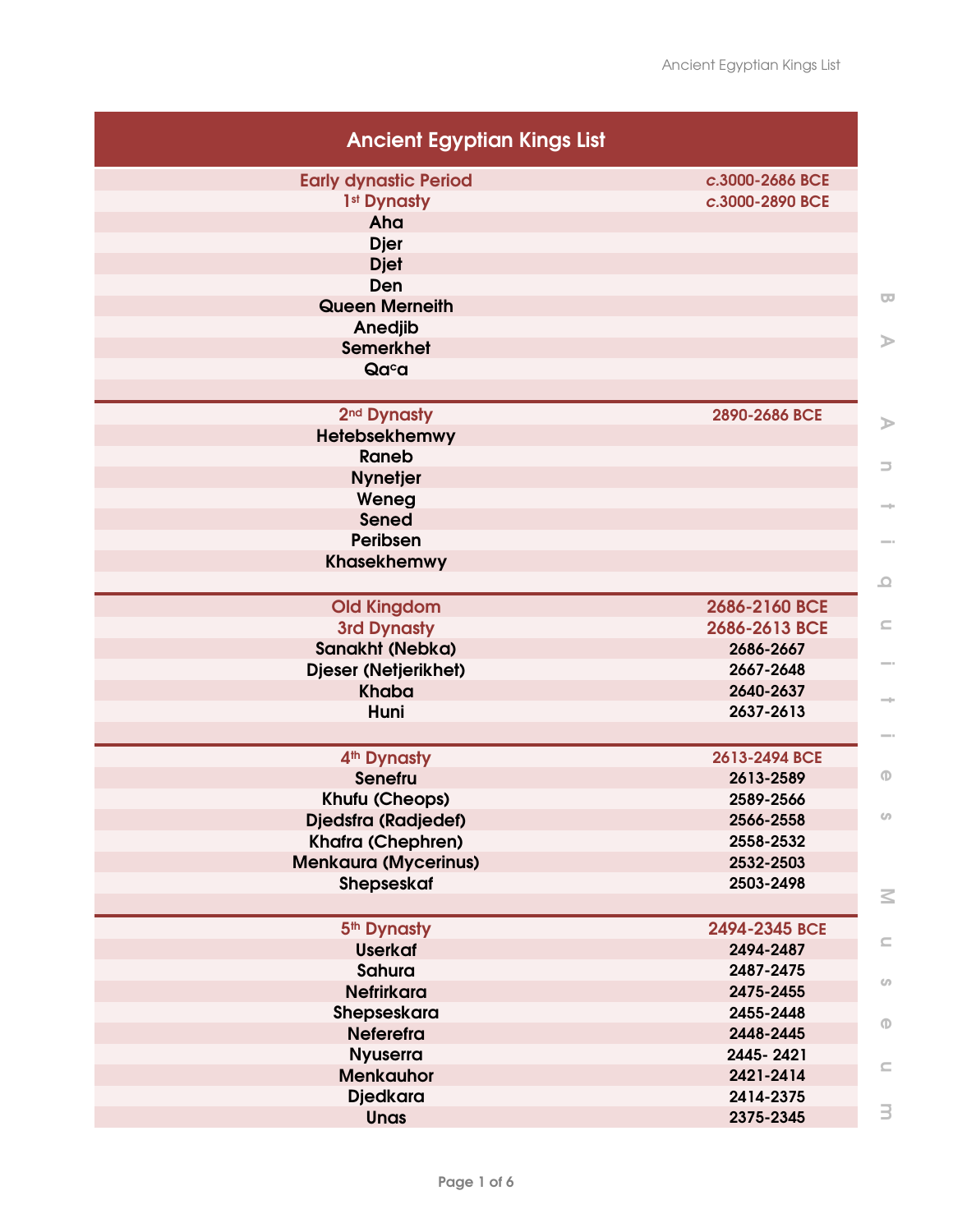| <b>Ancient Egyptian Kings List</b>                                                  |                      |
|-------------------------------------------------------------------------------------|----------------------|
| 6th Dynasty                                                                         | 2345-2181 BCE        |
| Teti                                                                                | 2345-2323            |
| <b>Userkara (Userper)</b>                                                           | 2323-2321            |
| Pepy I (Merya)                                                                      | 2321-2287            |
| <b>Merenra</b>                                                                      | 2287-2278            |
| Pepy II (Neferkara)                                                                 | 2278-2184            |
| <b>Nitigret</b>                                                                     | 2184-2181            |
|                                                                                     |                      |
| 7 <sup>th</sup> and 8 <sup>th</sup> Dynasties                                       | 2181-2160 BCE        |
| <b>First intermediate period</b>                                                    | 2160-2055 BCE        |
| 9th and 10th Dynasties (Herakleopolitan)                                            | 2160-2025 BCE        |
| <b>Khety (Meryibra)</b>                                                             |                      |
| <b>Khety (Wahkara)</b>                                                              |                      |
| <b>Merykara</b>                                                                     |                      |
| <b>Ity</b>                                                                          |                      |
| 11 <sup>th</sup> Dynasty (Thebes only)                                              | 2125-2055 BCE        |
| <b>Mentuhotep I</b>                                                                 |                      |
| Intef I (Sehertawy)                                                                 | 2125 - 2112          |
| Intef II (Wahankh)                                                                  | 2112-2063            |
| Intef III (Nakhtnebtepnefer)                                                        | 2063-2055            |
| <b>Middle Kingdom</b>                                                               | 2055-1650 BCE        |
| 11 <sup>th</sup> Dynasty (all Egypt)                                                | 2055-1985 BCE        |
| Mentuhotep II (Nebheptra)                                                           | 2055-2004            |
| Mentuhotep III (Sankhkara)                                                          | 2004-1992            |
| Mentuhotep IV (Nebtawyra)                                                           | 1992-1985            |
| 12 <sup>th</sup> Dynasty                                                            | 1985-1773 BCE        |
| Amenemhat I (Sehetepibra)                                                           | 1985-1956            |
| Senusret I (Kheperkara)                                                             | 1956-1911            |
| <b>Amenemhat II (Nubkaura)</b>                                                      | 1911-1877            |
| Senusret II (Khakheperra)                                                           | 1877-1870            |
| <b>Senusret III (Khakaura)</b>                                                      | 1870-1831            |
| <b>Amenemhat III (Nimaatra)</b>                                                     | 1831-1786            |
| <b>Amenemhat IV (Maakherura)</b>                                                    | 1786-1777            |
| Queen Sobeknefru (Sobekkara)                                                        | 1777-1773            |
| 13th Dynasty                                                                        | 1773- after 1650 BCE |
| Some seventy rulers, of which the five more frequently attested are listed<br>below |                      |
| Hor (Awibra)<br><b>Khendjer (Userkara)</b>                                          |                      |
|                                                                                     |                      |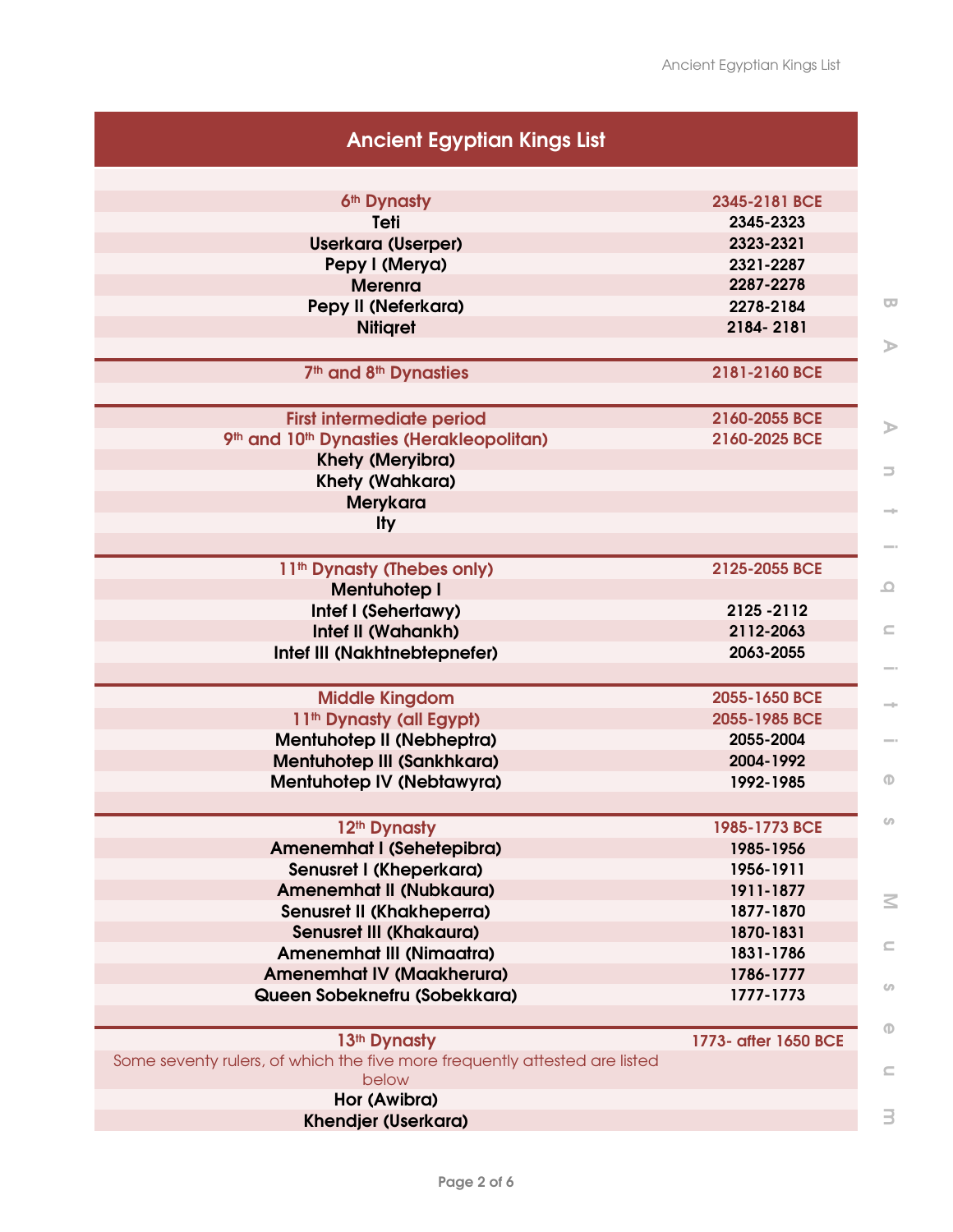| <b>Ancient Egyptian Kings List</b>                                                       |                 |  |
|------------------------------------------------------------------------------------------|-----------------|--|
| Sobekhotep III (Sekhemra-sewadjtawy)                                                     |                 |  |
| Neferhotep I (Khasekhemra)                                                               |                 |  |
| Sobekhotep IV (Khaneferra)                                                               |                 |  |
|                                                                                          |                 |  |
| 14th dynasty                                                                             | 1773-1650 BCE   |  |
| Minor rulers probably contemporary with the 13 <sup>th</sup> or 15 <sup>th</sup> Dynasty |                 |  |
| <b>Second Intermediate Period</b>                                                        | 1650-1550 BCE   |  |
| 15 <sup>th</sup> Dynasty (Hyksos)                                                        | 1650-1550 BCE   |  |
| <b>Salitis / Sekerher</b>                                                                |                 |  |
| Khyan (Seuserenra)                                                                       | c.1600          |  |
| Apepi (Aauserra)                                                                         | c.1555          |  |
| <b>Khamudi</b>                                                                           |                 |  |
|                                                                                          |                 |  |
| 16th Dynasty                                                                             | 1650-1580 BCE   |  |
| Theban early rulers contemporary with the 15th Dynasty                                   |                 |  |
|                                                                                          |                 |  |
| 17th Dynasty                                                                             | c.1580-1550 BCE |  |
| Several rulers based in Thebes, of which the four prominent examples are                 |                 |  |
| listed below                                                                             |                 |  |
| Intef VII (Nubkheperra)                                                                  |                 |  |
| Taa I (Senankhtenra)                                                                     |                 |  |
| <b>Taa II (Seqenenra)</b>                                                                | c.1560          |  |
| Kamose (Wadjkheperra)                                                                    | 1555-1550       |  |
|                                                                                          | 1550-1069 BCE   |  |
| <b>New Kingdom</b><br>18th Dynasty                                                       | 1550-1295 BCE   |  |
| Ahmose (Nebpehtyra)                                                                      | 1550-1525       |  |
| Amenhotep I (Djerserkara)                                                                | 1525-1504       |  |
| <b>Thutmose I (Aakheperkara)</b>                                                         | 1504-1492       |  |
| <b>Thutmose II (Aakheperenra)</b>                                                        | 1492-1479       |  |
| <b>Thutmose III (Menkheperra)</b>                                                        | 1479-1425       |  |
| Queen Hatshepsut (Maatkara)                                                              | 1473-1458       |  |
| Amenhotep II (Aakheperura)                                                               | 1427-1400       |  |
| <b>Thutmose IV (Menkheperura)</b>                                                        | 1400-1390       |  |
| Amenhotep III (Nebmaatra)                                                                | 1390-1352       |  |
| Amenhotep VI / Akhenaten (Neferkheperurawaenra)                                          | 1352-1336       |  |
| Smenkhkara (Neferneferuaten)                                                             | 1338-1336       |  |
| <b>Tutankhamun (Nebkheperura)</b>                                                        | 1336-1327       |  |
| Ay (Kheperkheperura)                                                                     | 1327-1323       |  |
| Horemheb (Djeserkheperura)                                                               | 1323-1295       |  |
|                                                                                          |                 |  |
| <b>Ramessid Period</b>                                                                   | 1295-1069 BCE   |  |
| 19th Dynasty                                                                             | 1295-1186 BCE   |  |
| <b>Rameses I (Menpehtyra)</b>                                                            | 1295-1294       |  |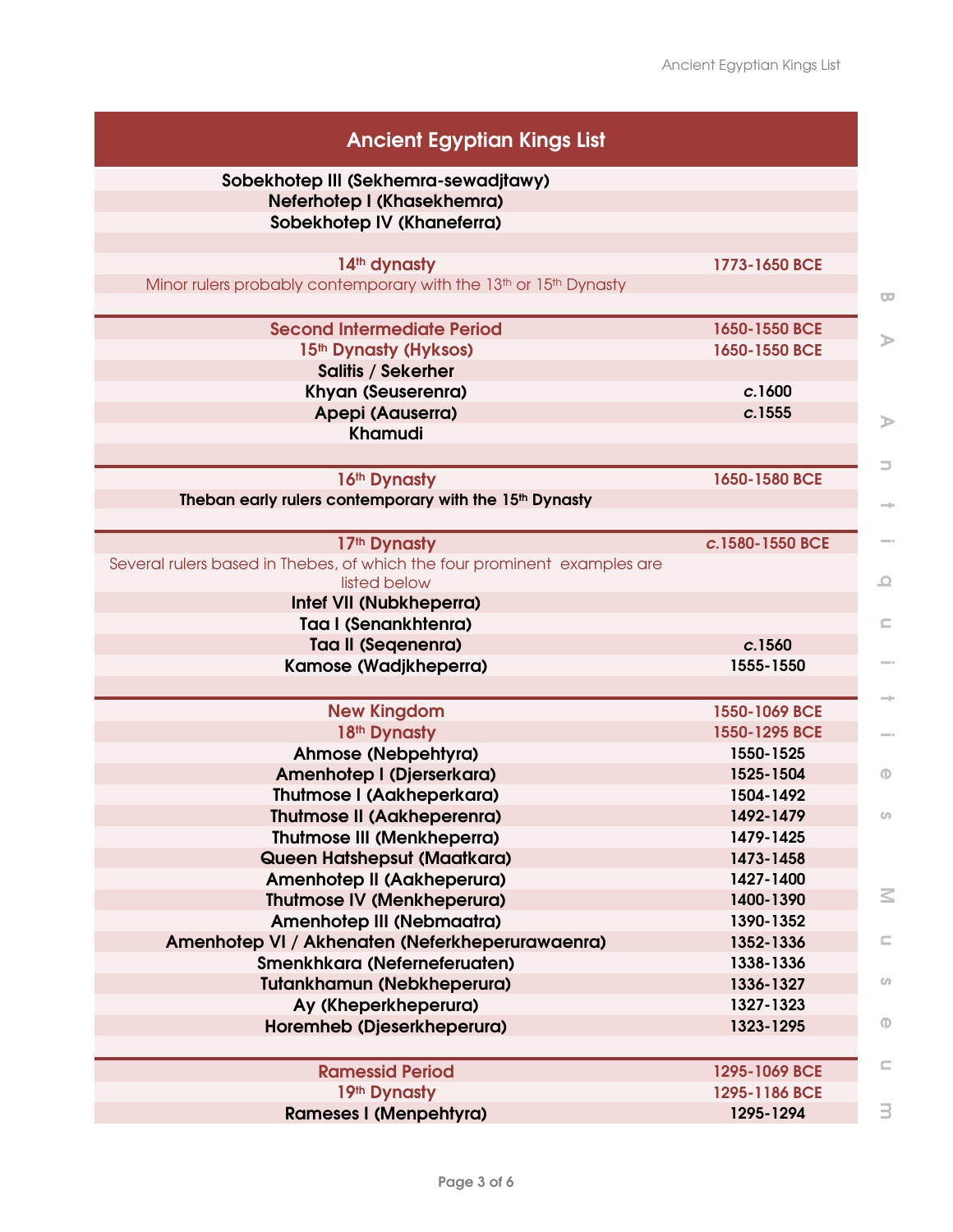| <b>Ancient Egyptian Kings List</b>                                                                                        |               |
|---------------------------------------------------------------------------------------------------------------------------|---------------|
| Sety I (Menmaatra)                                                                                                        | 1294-1279     |
| <b>Rameses II (Usermaatra Setepenra)</b>                                                                                  | 1279-1213     |
| <b>Merenptah (Baenra)</b>                                                                                                 | 1213-1203     |
| Amenmessu (Menmira)                                                                                                       | 1203-1200?    |
| Sety II (Userkheperura Setepenra)                                                                                         | 1200-1194     |
| Saptah (Akhenra Setepenra)                                                                                                | 1194-1188     |
| Queen Taurset (Sitrameritamun)                                                                                            | 1188-1186     |
| 20 <sup>th</sup> Dynasty                                                                                                  | 1186-1069 BCE |
| Sethnakht (Userkhaura Meryamun)                                                                                           | 1186-1184     |
| <b>Rameses III (Usermaatra Meryamun)</b>                                                                                  | 1184-1153     |
| <b>Rameses IV (Hegamaatra Setepenamun)</b>                                                                                | 1153-1147     |
| Rameses V (Usermaatra Sekheperenra)                                                                                       | 1147-1143     |
| <b>Rameses VI (Nebmaatra Meryamun)</b>                                                                                    | 1143-1136     |
| Rameses VII (Usermaatra Setepenra Meryamun)                                                                               | 1136-1129     |
| <b>Rameses VIII (Usermaatra Akhenamun)</b>                                                                                | 1129-1126     |
| Rameses IX (Neferkara Setepenra)                                                                                          | 1126-1108     |
| Rameses X (Khepermaatra Setepenra)                                                                                        | 1108-1099     |
| Rameses XI (Menmaatra Setepenptah)                                                                                        | 1099-1069     |
|                                                                                                                           |               |
| <b>Third intermediate period</b>                                                                                          | 1069-664 BCE  |
| 21 <sup>st</sup> Dynasty                                                                                                  | 1069-945 BCE  |
| Smendes (Hedjkheperra)                                                                                                    | 1069-1043     |
| Amenemnisu (Neferkara)                                                                                                    | 1043-1039     |
| Psusennes (Pasebakhaenniut) (Aakheperra Setepenamun)                                                                      | 1039-991      |
| Amenemope (Usermaatra Setepenamun)                                                                                        | 993-984       |
| Osorkon the Elder (Akherra Setepenra)                                                                                     | 984-978       |
| Siamun (Netjerkheperra Setepenamun)                                                                                       | 987-959       |
| Psusennes II (Pasebakhaenniut) (Titkheperura Setepenra)                                                                   | 959-945       |
| 22 <sup>nd</sup> Dynasty                                                                                                  | 945-715 BCE   |
| Sheshong I (Hedjkheperra Stepenra)                                                                                        | 945-924       |
| Osorkon I (Sekemkheperra)                                                                                                 | 924-889       |
| Sheshong II (Hegakheperra Stepenra)                                                                                       | c.890         |
| <b>Takelot I</b>                                                                                                          | 889-874       |
| Osorkon II (Usermaatra Setepenamun)                                                                                       | 874-850       |
| <b>Takelot II (Hedjkheperra Stepenra)</b>                                                                                 | 850-825       |
| <b>Sheshong III (Usermaatra)</b>                                                                                          | 825-773       |
| <b>Pimay (Usermaatra)</b>                                                                                                 | 773-767       |
| <b>Sheshong V (Aakheperra)</b>                                                                                            | 767-730       |
| Osorkon IV (Aakheperra Setepenamun)                                                                                       | 730-715       |
|                                                                                                                           |               |
| 23rd Dynasty                                                                                                              | 818-715 BCE   |
| Kings in various centers, contemporary with the later 22nd, 24th, and the<br>early 25 <sup>th</sup> dynasties, including: |               |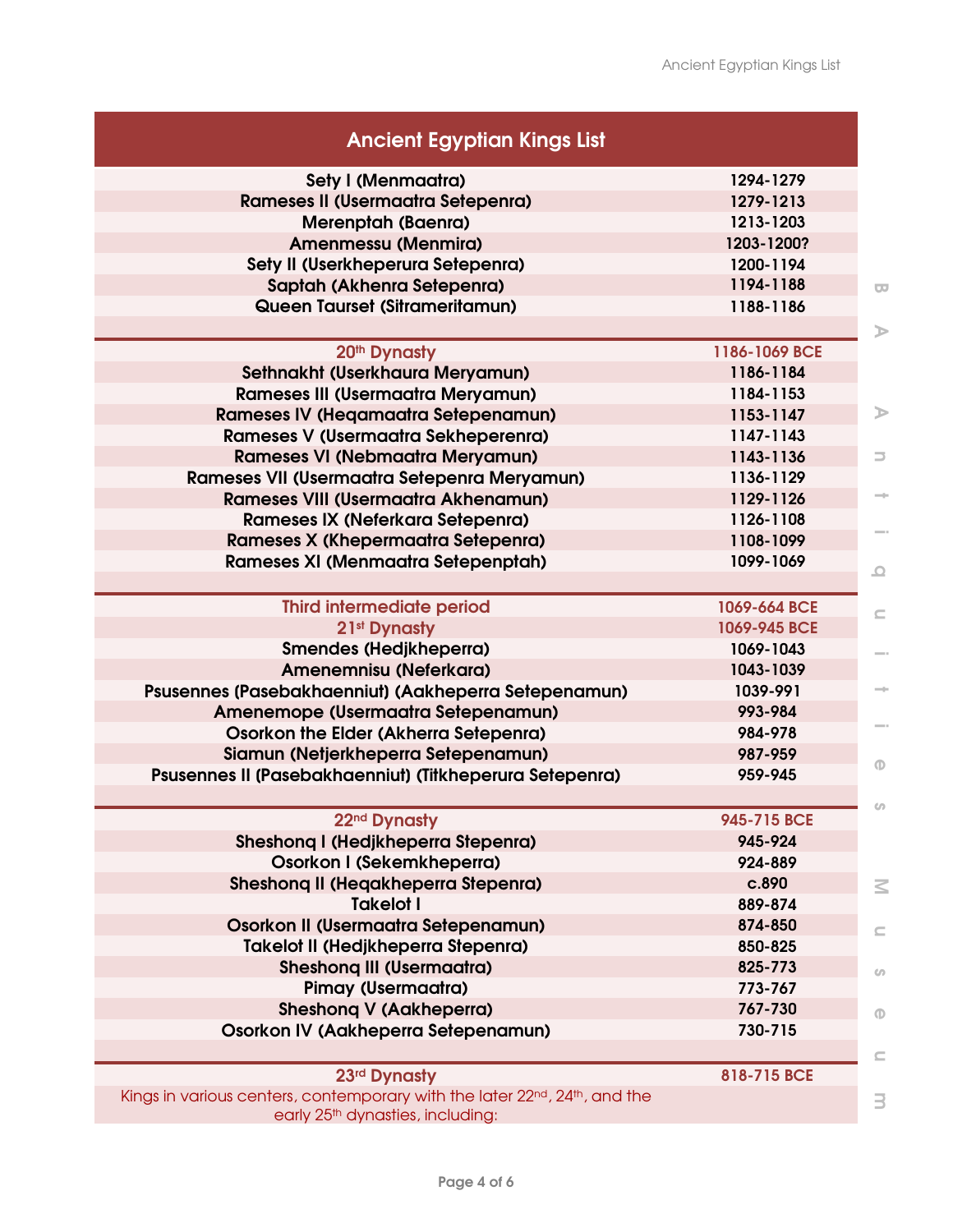| <b>Ancient Egyptian Kings List</b>                                                                              |                                 |
|-----------------------------------------------------------------------------------------------------------------|---------------------------------|
| <b>Pedubastis I (Usermaatra)</b>                                                                                | 818-793                         |
| <b>Sheshong IV</b>                                                                                              | c. 780                          |
| Osorkon III (Usermaatra Setepenamun)                                                                            | $777 - 749$                     |
|                                                                                                                 |                                 |
| 24 <sup>th</sup> Dynasty                                                                                        | 727-715 BCE                     |
| <b>Bakenrenef (Bocchoris)</b>                                                                                   | 720-715                         |
|                                                                                                                 |                                 |
| 25 <sup>th</sup> Dynasty                                                                                        | 747-656 BCE                     |
| Piy (Menkherra)                                                                                                 | 747-716                         |
| <b>Shabaqo (Neferkara)</b>                                                                                      | 716-702                         |
| <b>Shabitgo (Djedkaura)</b>                                                                                     | 702-690                         |
| <b>Tahargo (Khunefertemra)</b>                                                                                  | 690-664                         |
| Tanutamani (Bakara)                                                                                             | 664-656                         |
|                                                                                                                 |                                 |
| <b>Late Period</b>                                                                                              | 664-332 BCE                     |
| 26th Dynasty                                                                                                    | 664-525 BCE                     |
| Nekau I (Menkheperra) local ruler founder of the 26th Dynasty                                                   | 672-664                         |
| <b>Psamtek I (Wahibra)</b>                                                                                      | 664-610                         |
| <b>Nekau II (Wehemibra)</b>                                                                                     | 610-595                         |
| <b>Psamtek II (Neferibra)</b>                                                                                   | 595-589                         |
| Wahibra (Greek Apries) (Haaibra)                                                                                | 589-570                         |
| Ahmose II (Amasis) (Khnemibra)                                                                                  | 570-526                         |
| 27 <sup>th</sup> Dynasty (First Persian Period)                                                                 | 525-404 BCE                     |
| <b>Cambyses (Mesutra)</b>                                                                                       | 525-522                         |
| Darius I (Setutra)                                                                                              | 522-486                         |
| <b>Xerxes I</b>                                                                                                 | 486-465                         |
| <b>Artaxerxes I</b>                                                                                             | 465-424                         |
| <b>Darius II</b>                                                                                                | 424-405                         |
| <b>Artaxerxes II</b>                                                                                            | 405-401 (in Persia till<br>359) |
|                                                                                                                 |                                 |
| 28 <sup>th</sup> Dynasty (Known only from demotic and Greek text sources)<br><b>Amenirdis (Greek Amyrtaois)</b> | 404-399 BCE<br>404-399          |
|                                                                                                                 |                                 |
| 29th Dynasty                                                                                                    | 399-380 BCE                     |
| <b>Nefaarud (Greek Nepherites I)</b>                                                                            | 399-393                         |
|                                                                                                                 | 393-380                         |
| Hakor (Greek Achoris) (Khnemmaatra)                                                                             |                                 |
| <b>Nepherites II</b>                                                                                            | c.380                           |
|                                                                                                                 |                                 |
| 30 <sup>th</sup> Dynasty<br>Nakhetnebef (Greek Nectanebo I) (Kheperkara)                                        | 380-343 BCE<br>380-362          |